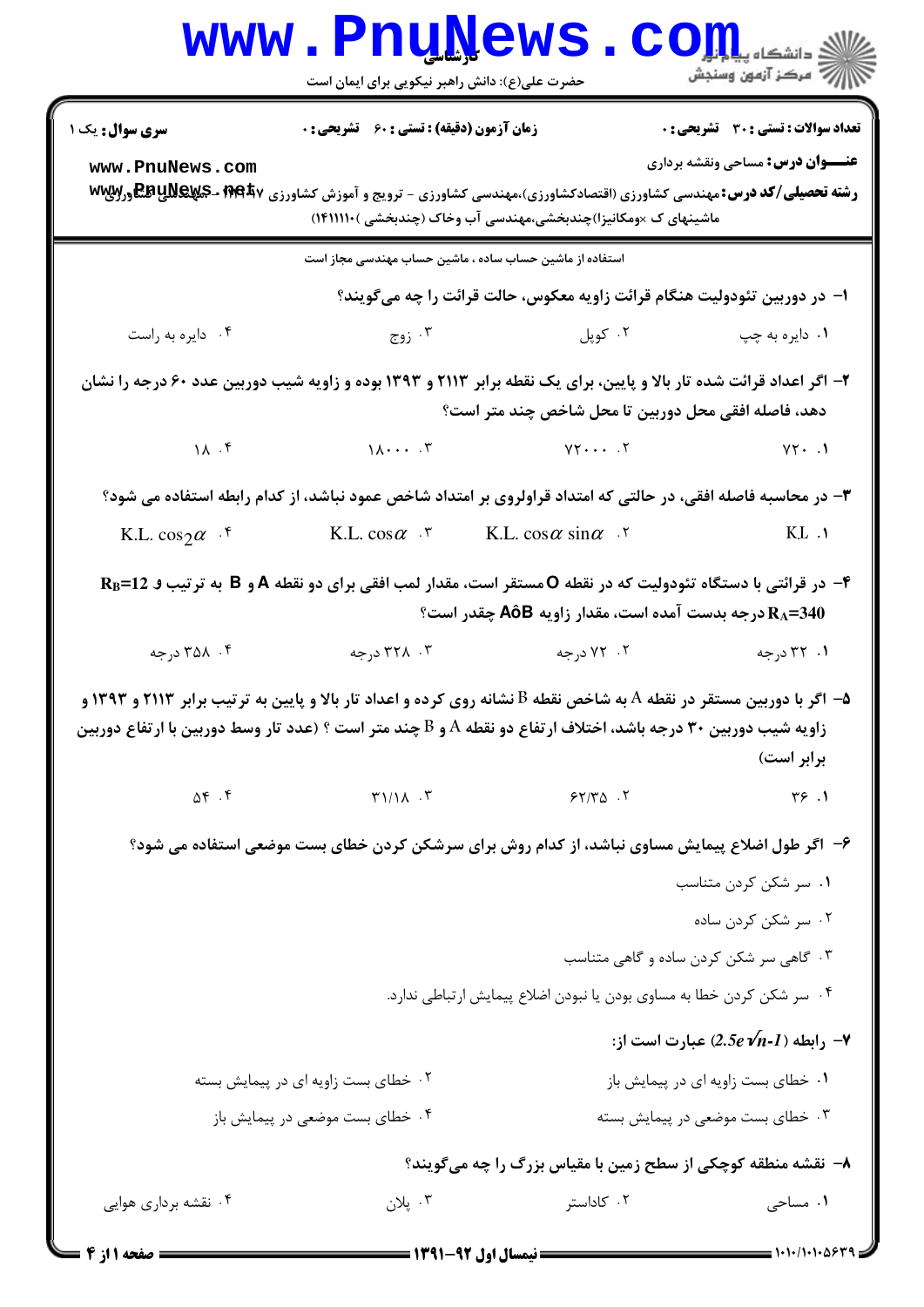| <b>WWW</b>                                                                                                                                                                 | <b>Calling Corporation</b><br>حضرت علی(ع): دانش راهبر نیکویی برای ایمان است      |                                                                                                                                                                                                                                                                                                                                                          | د دانشگاه پ <b>یام تو</b><br>أآت مرکز آزمون وسنجش                                                                                                                                                                                                                                          |
|----------------------------------------------------------------------------------------------------------------------------------------------------------------------------|----------------------------------------------------------------------------------|----------------------------------------------------------------------------------------------------------------------------------------------------------------------------------------------------------------------------------------------------------------------------------------------------------------------------------------------------------|--------------------------------------------------------------------------------------------------------------------------------------------------------------------------------------------------------------------------------------------------------------------------------------------|
| سری سوال: ۱ یک<br>www.PnuNews.com<br><b>رشته تحصیلی/کد درس:</b> مهندسی کشاورزی (اقتصادکشاورزی)،مهندسی کشاورزی - ترویج و آموزش کشاورزی <b>۱۳۹</b> ۵۷ <b>- ExyS Ex و Wwy</b> | <b>زمان آزمون (دقیقه) : تستی : 60 ٪ تشریحی : 0</b>                               | (ماشینهای ک ×ومکانیزا)چندبخشی،مهندسی آب وخاک (چندبخشی )۱۴۱۱۱۱۰                                                                                                                                                                                                                                                                                           | <b>تعداد سوالات : تستی : 30 ٪ تشریحی : 0</b><br><b>عنـــوان درس:</b> مساحي ونقشه برداري                                                                                                                                                                                                    |
|                                                                                                                                                                            |                                                                                  | ۹- موقع قرار گرفتن آلیداد ساده روی تخته و سه پایه که به حالت افقی است سطح نشانه روی آلیداد چگونه است؟                                                                                                                                                                                                                                                    |                                                                                                                                                                                                                                                                                            |
| ۰۴ با زاویه ۳۰ درجه                                                                                                                                                        | ۰۳ با زوايه ۴۵ درجه                                                              | ۰۲ قائم                                                                                                                                                                                                                                                                                                                                                  | ۰۱ افقی                                                                                                                                                                                                                                                                                    |
| مقياس محور                                                                                                                                                                 |                                                                                  | ∙ا− اگر تغییرات ارتفاع نسبت به فواصل کوچک باشد معمولاً در رسم نیمرخ، مقیاس محور ارتفاعات                                                                                                                                                                                                                                                                 | فواصل اختیار می شود.                                                                                                                                                                                                                                                                       |
| ۰۴ پنج برابر                                                                                                                                                               | ۰۳ چهار برابر                                                                    | ۰۲ سه برابر                                                                                                                                                                                                                                                                                                                                              | ۰۱ دو برابر                                                                                                                                                                                                                                                                                |
| $F_{\alpha}$ =2.5e $\sqrt{n-1}$ .                                                                                                                                          | $F_{\alpha}=2.5e\sqrt{n}$ .<br>۰۲ دوربین و پرگار ضخامت<br>۰۴ شاقول و پرگار ضخامت | ۲. هر منحنی بسته در محدوده نقشه معرف یک بلندی و یا گودی است.<br>۰۳ منحنی های ترازی که همدیگر ار قطع می کنند بالاتر از سطح دریا هستند.<br>۰۴ در دامنه های با شیب زیاد، فاصله منحنی های تراز نسبت به دامنه های با شیب ملایم کمتر است.<br>۱۲– کدام یک از روابط زیر فرمول خطای بست زاویه ای در پیمایش بسته را معرفی می کند؟<br>$F_{\alpha}=2.5e\sqrt{n+1}$ . | ۱۱− کدام گزینه از مشخصات خطوط هم تراز ن <u>یست؟</u><br>٠١. همه نقاط واقع بر يک خط تراز هم ارتفاع هستند.<br>$F_{\alpha} = e\sqrt{n}$ ·<br>۱۳- عمل انتقال نقطه A روی زمین به نقطه a روی تخته رسم به کمک کدام وسیله انجام می شود؟<br>۰۱ شاقول و انحراف دهنده<br>۰۳ پرگار ضخامت و انحراف دهنده |
|                                                                                                                                                                            | ۰۲ شاقول اپتیکی<br>۰۴ چشمی برای قرائت زاویه                                      | ۰۱ تعیین حدود و مشخص کردن عوارض موجود و ترسیم آنها در روی نقشه                                                                                                                                                                                                                                                                                           | <b>۱۴</b> - منظور از برداشت زمین چیست؟<br>۰۲ رسم عوارض زمین در روی نقشه<br>۰۳ تعیین و رسم مرزهای زمین در روی نقشه<br>۰۴ کنترل پستی و بلندی زمین و رسم نقشه عوارض زمین<br>۱۵– کدام گزینه جزو قسمت های مختلف یک ترازیاب نمی باشد؟<br>۰۱ پیچ جزئی سمتی<br>۰۳ پیچ تنظیم دید                    |

4 H

۰,

 $: 1.1.11.1.09$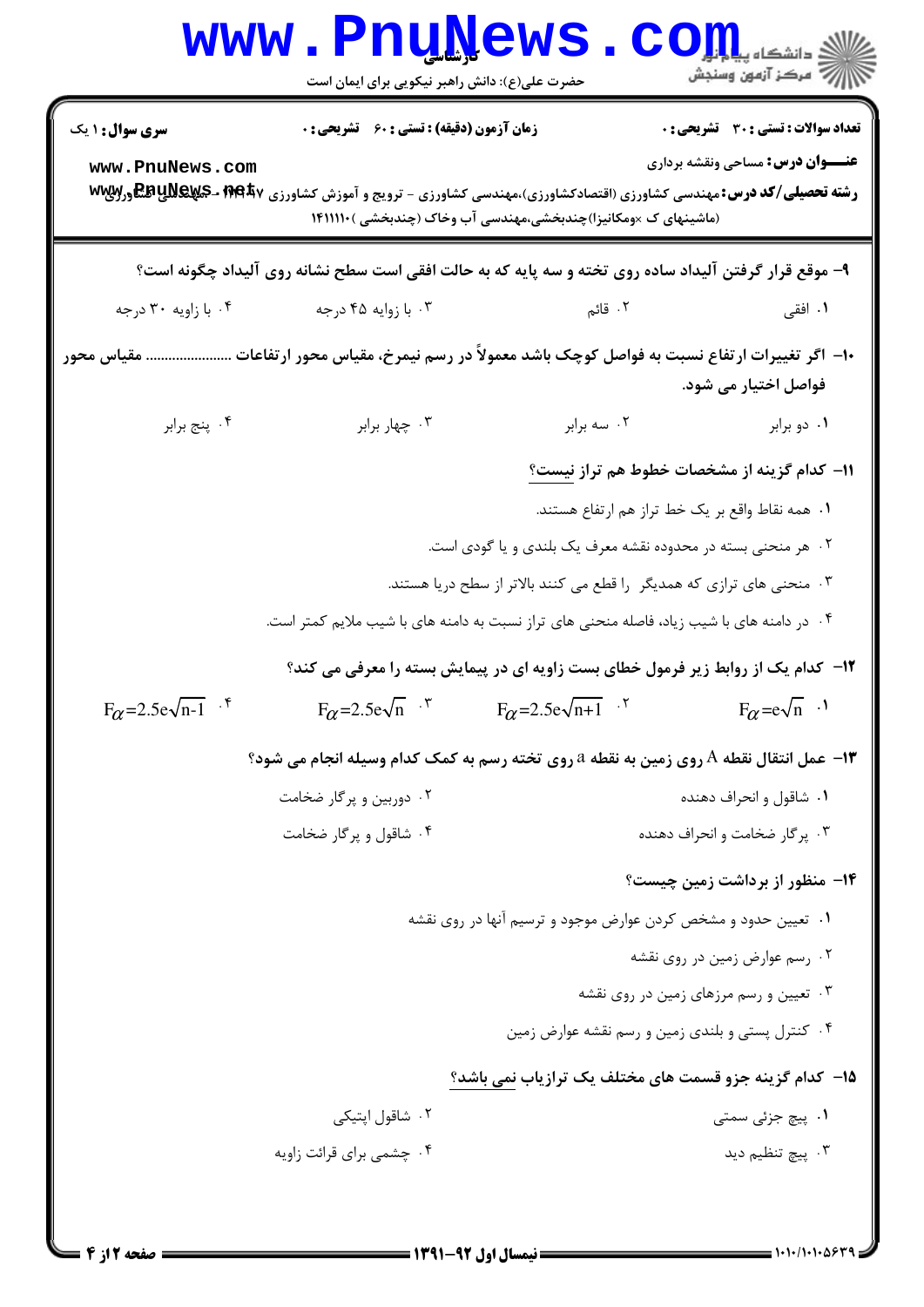| <b>WWW</b>             | <b>FUUNEWS</b><br>حضرت علی(ع): دانش راهبر نیکویی برای ایمان است                                                                        |                                                                                          | $\mathbf{C}\mathbf{O}$ چ دانشڪاه پيا<br>رآب مرڪز آزمون وسنڊش |  |
|------------------------|----------------------------------------------------------------------------------------------------------------------------------------|------------------------------------------------------------------------------------------|--------------------------------------------------------------|--|
| <b>سری سوال : ۱ یک</b> | <b>زمان آزمون (دقیقه) : تستی : 60 ٪ تشریحی : 0</b>                                                                                     |                                                                                          | <b>تعداد سوالات : تستی : 30 ٪ تشریحی : 0</b>                 |  |
| www.PnuNews.com        | <b>رشته تحصیلی/کد درس:</b> مهندسی کشاورزی (اقتصادکشاورزی)،مهندسی کشاورزی - ترویج و آموزش کشاورزی <b>۱۳۹</b> ۵۷ ه- <b>E»یلاپیس Ww</b> y | (ماشینهای ک ×ومکانیزا)چندبخشی،مهندسی آب وخاک (چندبخشی )۱۴۱۱۱۱۰                           | <b>عنـــوان درس:</b> مساحی ونقشه برداری                      |  |
|                        | ۱۶– اگر در سه بار اندازه گیری، خطای ماکزیمم برابر با ۱۰ سانتی متر باشد، خطای متوسط هندسی برابر است با:                                 |                                                                                          |                                                              |  |
| ۰۴ ۱/۵ سانتی متر       | ۰۳ سانتی متر                                                                                                                           | ۰۲ - ۱۲ سانتی متر                                                                        | ۰۱ ۲۵ سانتی متر                                              |  |
|                        |                                                                                                                                        | 17- خطا در ثبت قرائت ها جزو کدام نوع از خطاها محسوب می شود؟                              |                                                              |  |
|                        | ۰۲ تدریجی                                                                                                                              |                                                                                          | ۰۱ اتفاق <sub>ی</sub>                                        |  |
|                        | ۰۴ اشتباه                                                                                                                              | ۰۳ گاهی اتفاقی و گاهی تدریجی                                                             |                                                              |  |
|                        |                                                                                                                                        | 18- خطا بر اثر افقی نبودن مسیر، جزو کدام نوع از خطاها محسوب می شود؟                      |                                                              |  |
|                        | ۰۲ تدریجی                                                                                                                              |                                                                                          | ۰۱ اتفاق <sub>ی</sub>                                        |  |
|                        | ۰۴ اشتباه                                                                                                                              |                                                                                          | ۰۳ گاهی اتفاقی و گاهی تدریجی                                 |  |
|                        |                                                                                                                                        | ۱۹- در گونیای آینه ای، آینه ها نسبت به هم چه زاویه ای دارند؟                             |                                                              |  |
| ۰۴ درجه                | ۰۳ درجه                                                                                                                                | ۰۲ ۱۸۰ درجه                                                                              | ۰.۱ ۹۰ درجه                                                  |  |
|                        |                                                                                                                                        | +۲- به کمک گونیا، چه زوایایی را می توان روی زمین تعیین کرد؟                              |                                                              |  |
| ۰۴ و ۹۰ درجه $\sim$ ۹۰ | ۰۳ و۳۰ درجه                                                                                                                            | ۰. ۱۸۰ و ۹۰ د <sub>ر جه</sub>                                                            | ۰۱ فقط ۹۰ درجه                                               |  |
| شود.                   |                                                                                                                                        |                                                                                          |                                                              |  |
|                        | ٢. شاقول، شيب سنج، ژالون                                                                                                               |                                                                                          | ٠١ شاقول، ژالون، تراز                                        |  |
|                        | ۰۴ ژالون، تراز، شاقول                                                                                                                  |                                                                                          | ۰۳ ژالون، شیب سنج، تراز                                      |  |
|                        |                                                                                                                                        | ۲۲- اولین قدم برای استفاده از نقشه، چه عملی می باشد؟                                     |                                                              |  |
|                        |                                                                                                                                        |                                                                                          | ۰۱ مشخص کردن گرای امتداد ها در نقشه                          |  |
|                        |                                                                                                                                        |                                                                                          | ۲. مشخص کردن جهت امتداد ها در نقشه                           |  |
|                        |                                                                                                                                        |                                                                                          | ۰۳ توجيه نقشه                                                |  |
|                        |                                                                                                                                        | ۰۴ انطباق جهت امتداد در روی نقشه با امتدادهای مشابه آن در طبیعت                          |                                                              |  |
|                        |                                                                                                                                        | <b>۲۳</b> – در کدام ربع دایره اختلاف بین آزیموت و برینگ یک امتداد برابر با ۱۸۰ درجه است؟ |                                                              |  |
| ۰۴ شمال غربی           | ۰۳ جنوب غربی                                                                                                                           | ۰۲ جنوب شرقی                                                                             | ۰۱ شمال شرقی                                                 |  |
|                        |                                                                                                                                        |                                                                                          |                                                              |  |